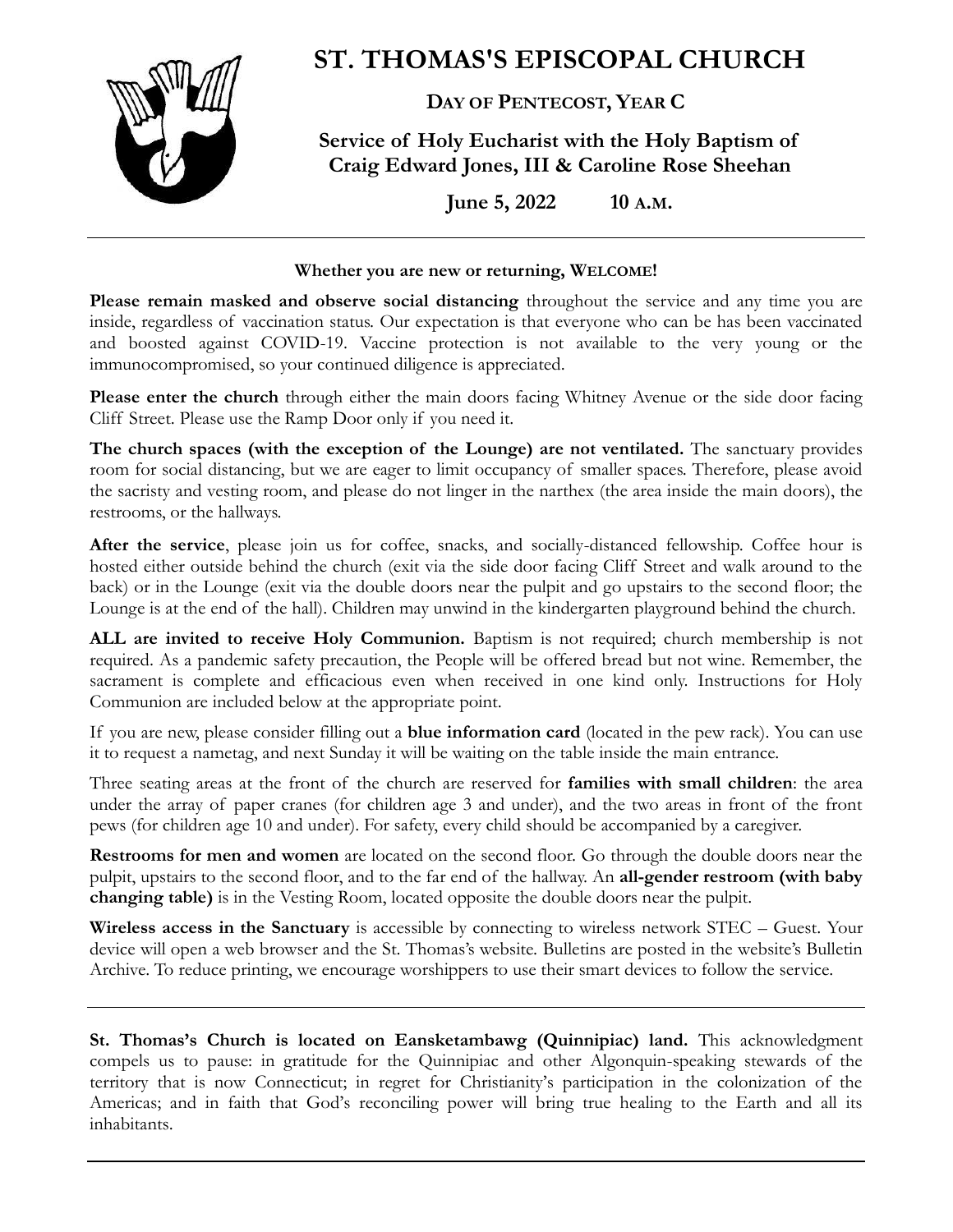*At the ringing of the bell, please stand.*

**HYMN** Hail thee, festival day! (**225**, *The Hymnal 1982*)

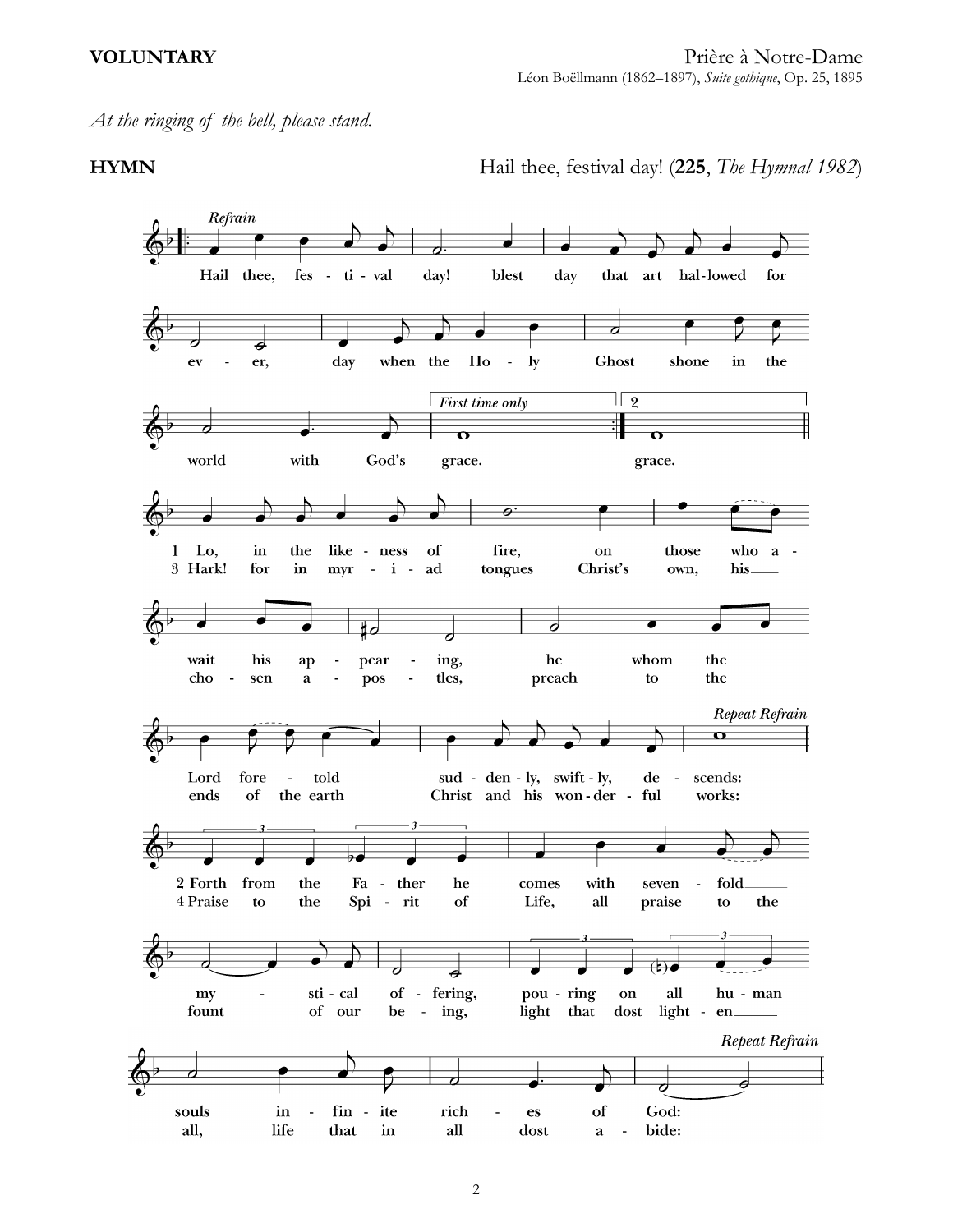### **OPENING ACCLAMATION, SALUTATION, & COLLECT OF THE DAY**

| Presider:<br>People: | Alleluia. Christ is risen!<br>The Lord is risen indeed. Alleluia! |
|----------------------|-------------------------------------------------------------------|
| Presider:            | There is one Body and one Spirit;                                 |
| People:              | There is one hope in God's call to us;                            |
| Presider:            | One Lord, one Faith, one Baptism;                                 |
| People:              | One God and Father of all.                                        |
| Presider:            | The Lord be with you.                                             |
| People:              | And also with you.                                                |
| Presider:            | Let us pray.                                                      |

O God, who on this day taught the hearts of your faithful people by sending to them the light of your Holy Spirit: Grant us by the same Spirit to have a right judgment in all things, and evermore to rejoice in his holy comfort; through Jesus Christ your Son our Lord, who lives and reigns with you, in the unity of the Holy Spirit, one God, for ever and ever. Amen.

*All are seated.*

### **THE FIRST LESSON** ACTS 2:1-21

When the day of Pentecost had come, the disciples were all together in one place. And suddenly from heaven there came a sound like the rush of a violent wind, and it filled the entire house where they were sitting. Divided tongues, as of fire, appeared among them, and a tongue rested on each of them. All of them were filled with the Holy Spirit and began to speak in other languages, as the Spirit gave them ability.

Now there were devout Jews from every nation under heaven living in Jerusalem. And at this sound the crowd gathered and was bewildered, because each one heard them speaking in the native language of each. Amazed and astonished, they asked, "Are not all these who are speaking Galileans? And how is it that we hear, each of us, in our own native language? Parthians, Medes, Elamites, and residents of Mesopotamia, Judea and Cappadocia, Pontus and Asia, Phrygia and Pamphylia, Egypt and the parts of Libya belonging to Cyrene, and visitors from Rome, both Jews and proselytes, Cretans and Arabs—in our own languages we hear them speaking about God's deeds of power." All were amazed and perplexed, saying to one another, "What does this mean?" But others sneered and said, "They are filled with new wine."

But Peter, standing with the eleven, raised his voice and addressed them, "Men of Judea and all who live in Jerusalem, let this be known to you, and listen to what I say. Indeed, these are not drunk, as you suppose, for it is only nine o'clock in the morning. No, this is what was spoken through the prophet Joel:

'In the last days it will be, God declares,

that I will pour out my Spirit upon all flesh,

and your sons and your daughters shall prophesy,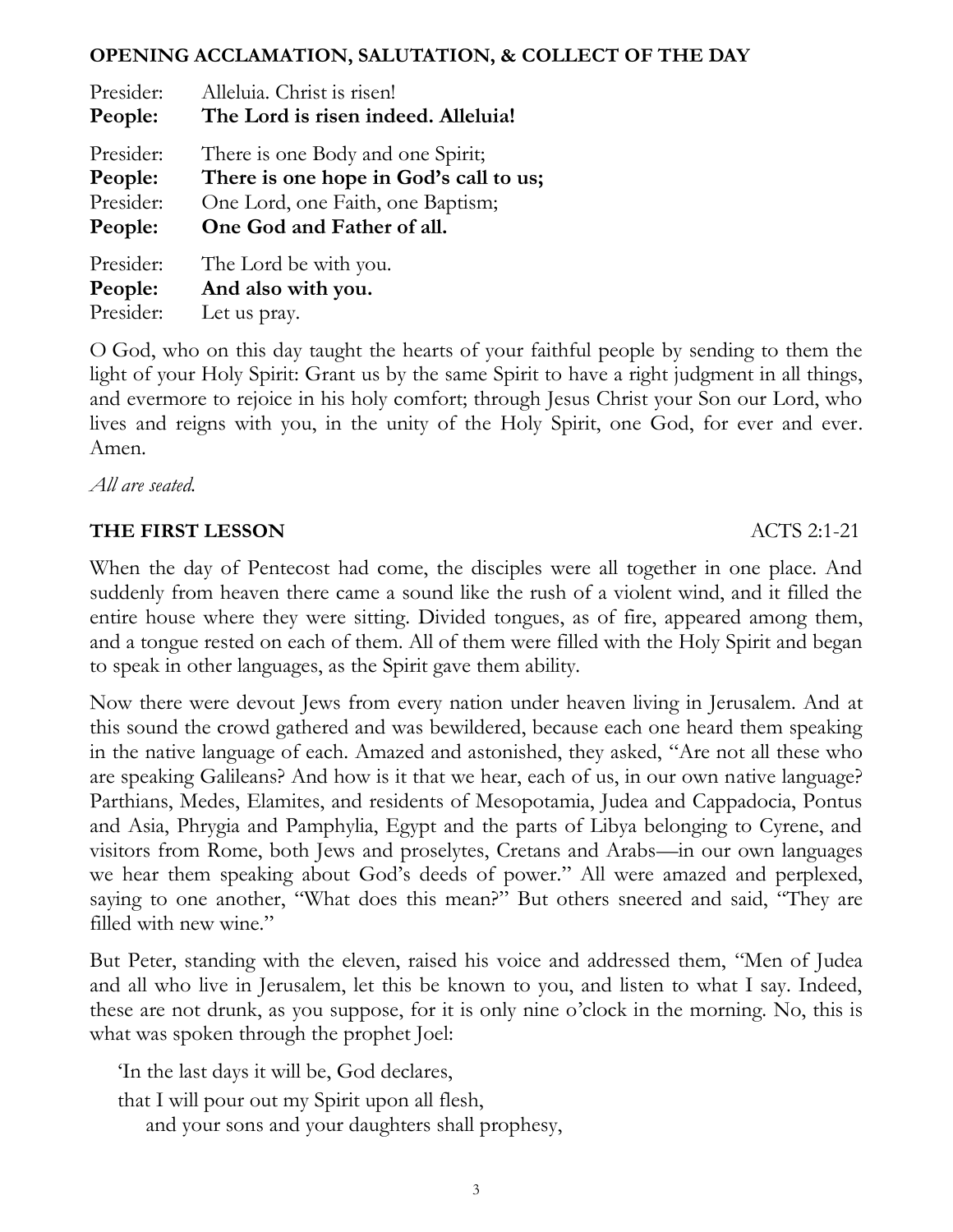and your young men shall see visions, and your old men shall dream dreams. Even upon my slaves, both men and women, in those days I will pour out my Spirit; and they shall prophesy. And I will show portents in the heaven above and signs on the earth below, blood, and fire, and smoky mist. The sun shall be turned to darkness and the moon to blood, before the coming of the Lord's great and glorious day. Then everyone who calls on the name of the Lord shall be saved.'"

| Reader: | The Word of the Lord. |
|---------|-----------------------|
| People: | Thanks be to God.     |

#### **PSALM 104:25-35,37** *(sung by the Choir)* David Hurd

- 25 O LORD, how manifold are your works! \* in wisdom you have made them all; the earth is full of your creatures.
- 26 Yonder is the great and wide sea with its living things too many to number, \* creatures both small and great.
- 27 There move the ships, and there is that Leviathan, \* which you have made for the sport of it.
- 28 All of them look to you \* to give them their food in due season.
- 29 You give it to them; they gather it;  $*$ you open your hand, and they are filled with good things.
- 30 You hide your face, and they are terrified; \* you take away their breath, and they die and return to their dust.
- 31 You send forth your Spirit, and they are created; \* and so you renew the face of the earth.
- 32 May the glory of the LORD endure for ever; \* may the LORD rejoice in all his works.
- 33 He looks at the earth and it trembles; \* he touches the mountains and they smoke.
- 34 I will sing to the LORD as long as I live; \* I will praise my God while I have my being.
- 35 May these words of mine please him; \* I will rejoice in the LORD.
- 37 Bless the LORD, O my soul. \* Hallelujah!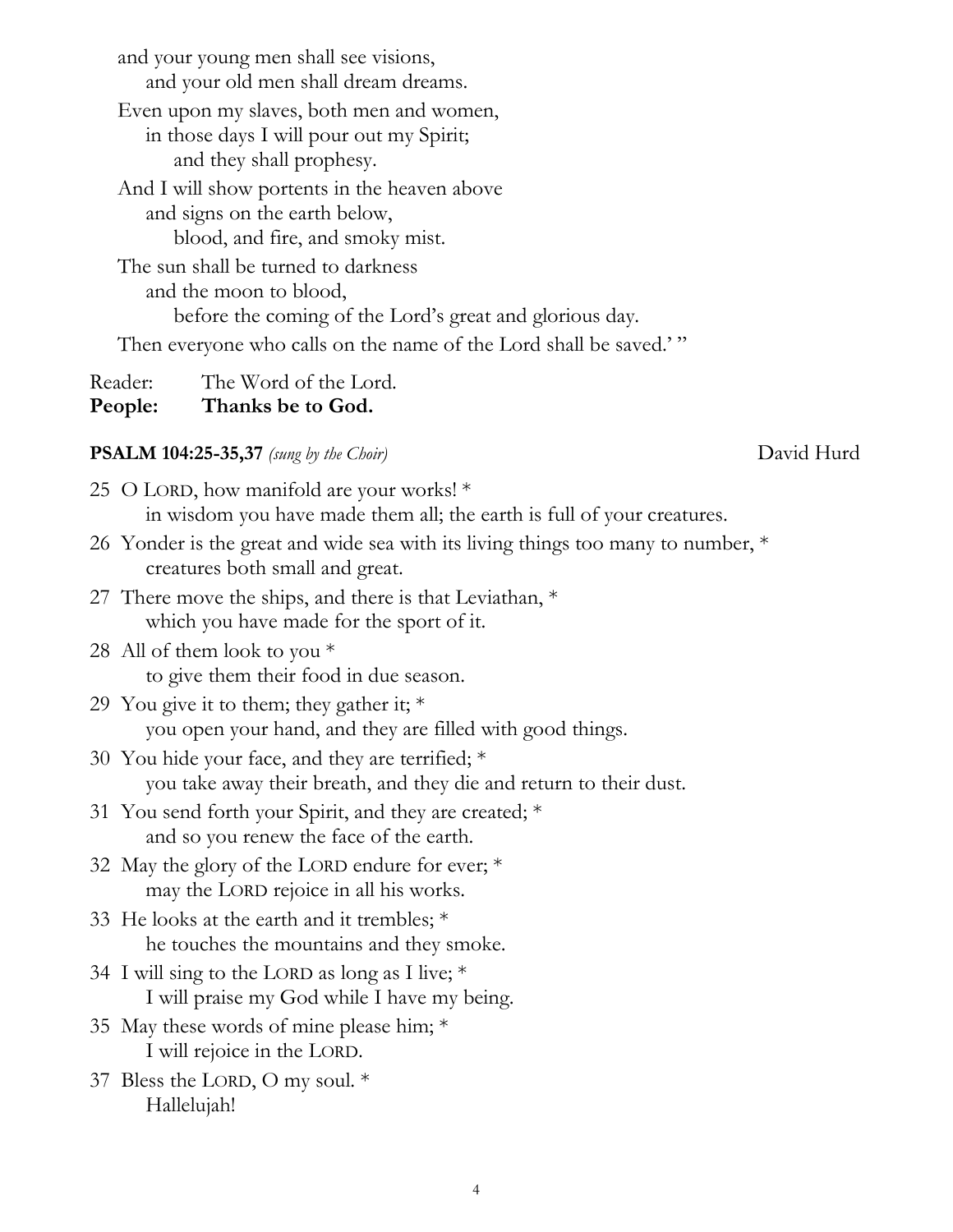#### **THE SECOND LESSON** ROMANS 8:14-17

All who are led by the Spirit of God are children of God. For you did not receive a spirit of slavery to fall back into fear, but you have received a spirit of adoption. When we cry, "Abba! Father!" it is that very Spirit bearing witness with our spirit that we are children of God, and if children, then heirs, heirs of God and joint heirs with Christ—if, in fact, we suffer with him so that we may also be glorified with him.

Reader: The Word of the Lord.

**People: Thanks be to God.**

*All stand.*

**HYMN** Holy Spirit, ever living (**511**, *The Hymnal 1982*)

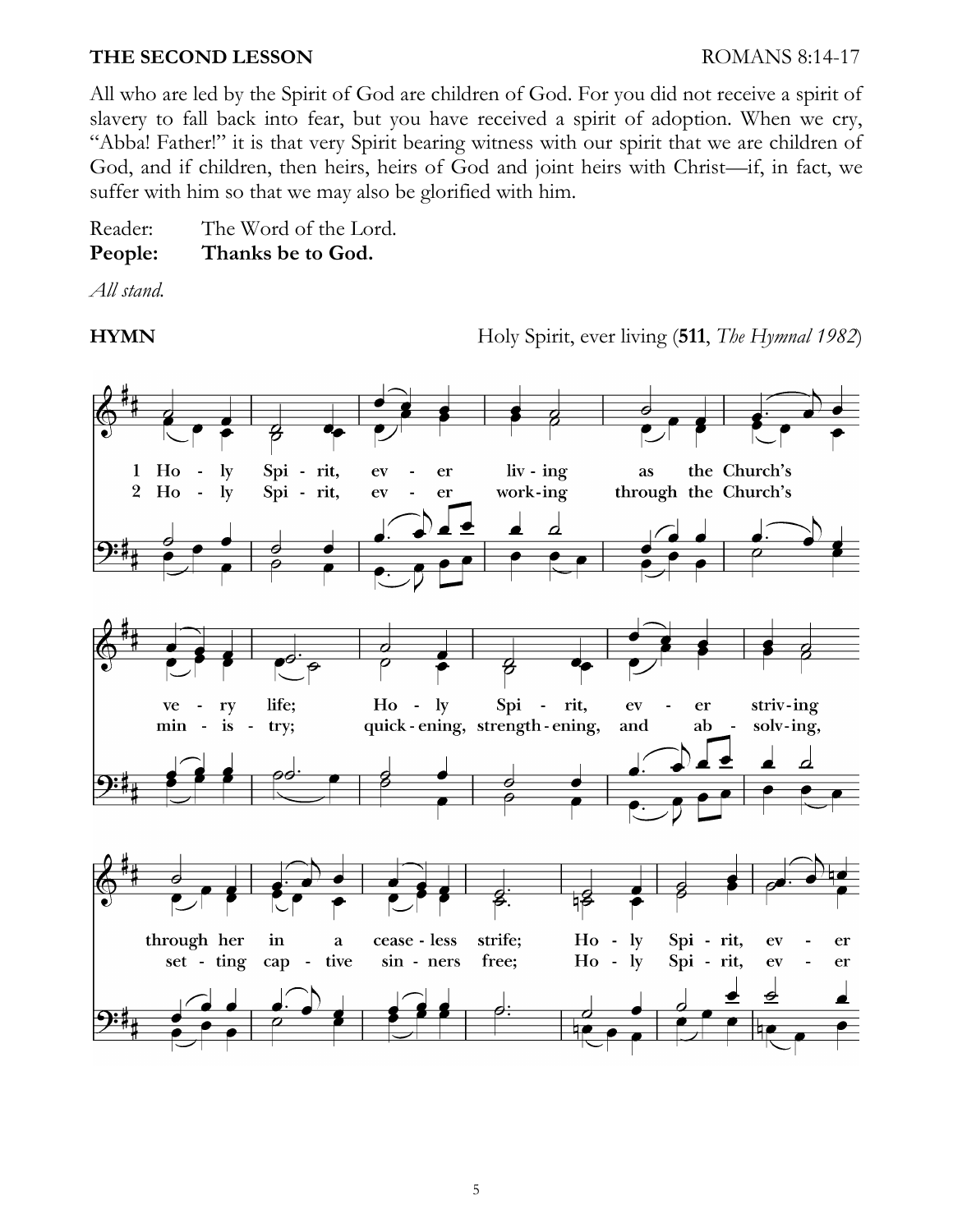

**THE GOSPEL** JOHN 14:8-17, 25-27

Presider: The Holy Gospel of our Lord Jesus Christ according to John. **People: Glory to you, Lord Christ.**

Philip said to Jesus, "Lord, show us the Father, and we will be satisfied." Jesus said to him, "Have I been with you all this time, Philip, and you still do not know me? Whoever has seen me has seen the Father. How can you say, 'Show us the Father'? Do you not believe that I am in the Father and the Father is in me? The words that I say to you I do not speak on my own; but the Father who dwells in me does his works. Believe me that I am in the Father and the Father is in me; but if you do not, then believe me because of the works themselves. Very truly, I tell you, the one who believes in me will also do the works that I do and, in fact, will do greater works than these, because I am going to the Father. I will do whatever you ask in my name, so that the Father may be glorified in the Son. If in my name you ask me for anything, I will do it.

"If you love me, you will keep my commandments. And I will ask the Father, and he will give you another Advocate, to be with you forever. This is the Spirit of truth, whom the world cannot receive, because it neither sees him nor knows him. You know him, because he abides with you, and he will be in you.

"I have said these things to you while I am still with you. But the Advocate, the Holy Spirit, whom the Father will send in my name, will teach you everything, and remind you of all that I have said to you. Peace I leave with you; my peace I give to you. I do not give to you as the world gives. Do not let your hearts be troubled, and do not let them be afraid."

Presider: The Gospel of the Lord. **People: Praise to you, Lord Christ.**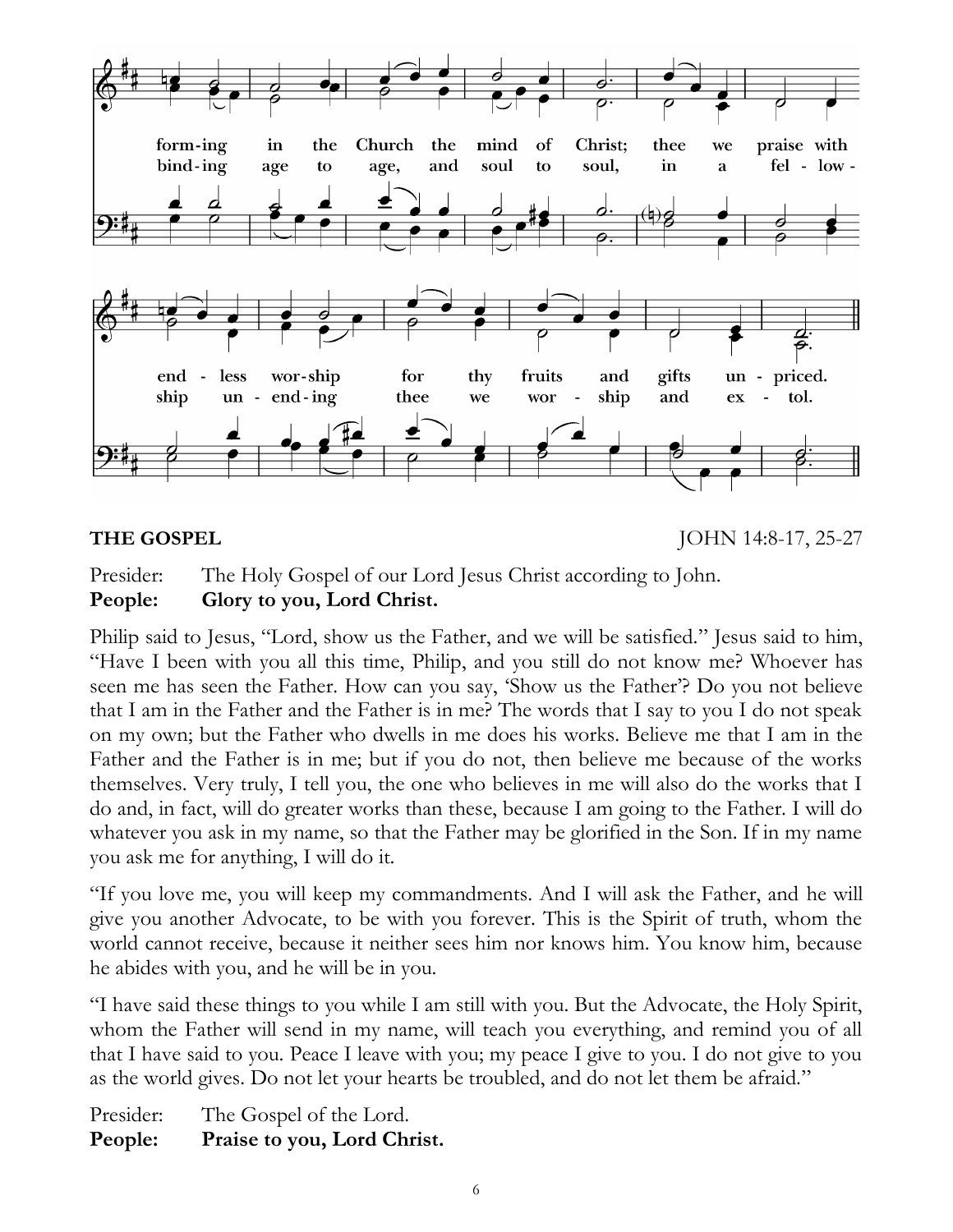*All are seated.*

## **THE SERMON**

*After the sermon, all remain seated for a period of silence.*

### **THE PRESENTATION AND EXAMINATION OF THE CANDIDATES FOR HOLY BAPTISM**

## *The Presider says*

The Candidates for Holy Baptism will now be presented.

*The candidates are presented by their Parents and Godparents*

## **I present [Craig Edward Jones, III / Caroline Rose Sheehan] to receive the Sacrament of Baptism.**

## *The Presider asks the parents and godparents*

Will you be responsible for seeing that the child you present is brought up in the Christian faith and life?

*Parents and Godparents* **I will, with God's help.**

*Presider* Will you by your prayers and witness help this child to grow into the full stature of Christ?

### *Parents and Godparents* **I will, with God's help.**

*Then the Presider asks the following questions of the parents and godparents who speak on behalf of the children*

| Question: | Do you renounce Satan and all the spiritual forces of wickedness that rebel<br>against God?      |
|-----------|--------------------------------------------------------------------------------------------------|
| Answer:   | I renounce them.                                                                                 |
| Question: | Do you renounce the evil powers of this world which corrupt and destroy the<br>creatures of God? |
| Answer:   | I renounce them.                                                                                 |
| Question: | Do you renounce all sinful desires that draw you from the love of God?                           |
| Answer:   | I renounce them.                                                                                 |
| Question: | Do you turn to Jesus Christ and accept him as our Savior?                                        |
| Answer:   | I do.                                                                                            |
| Question: | Do you put your whole trust in his grace and love?                                               |
| Answer:   | I do.                                                                                            |
| Question: | Do you promise to follow and obey him as your Lord?                                              |
| Answer:   | I do.                                                                                            |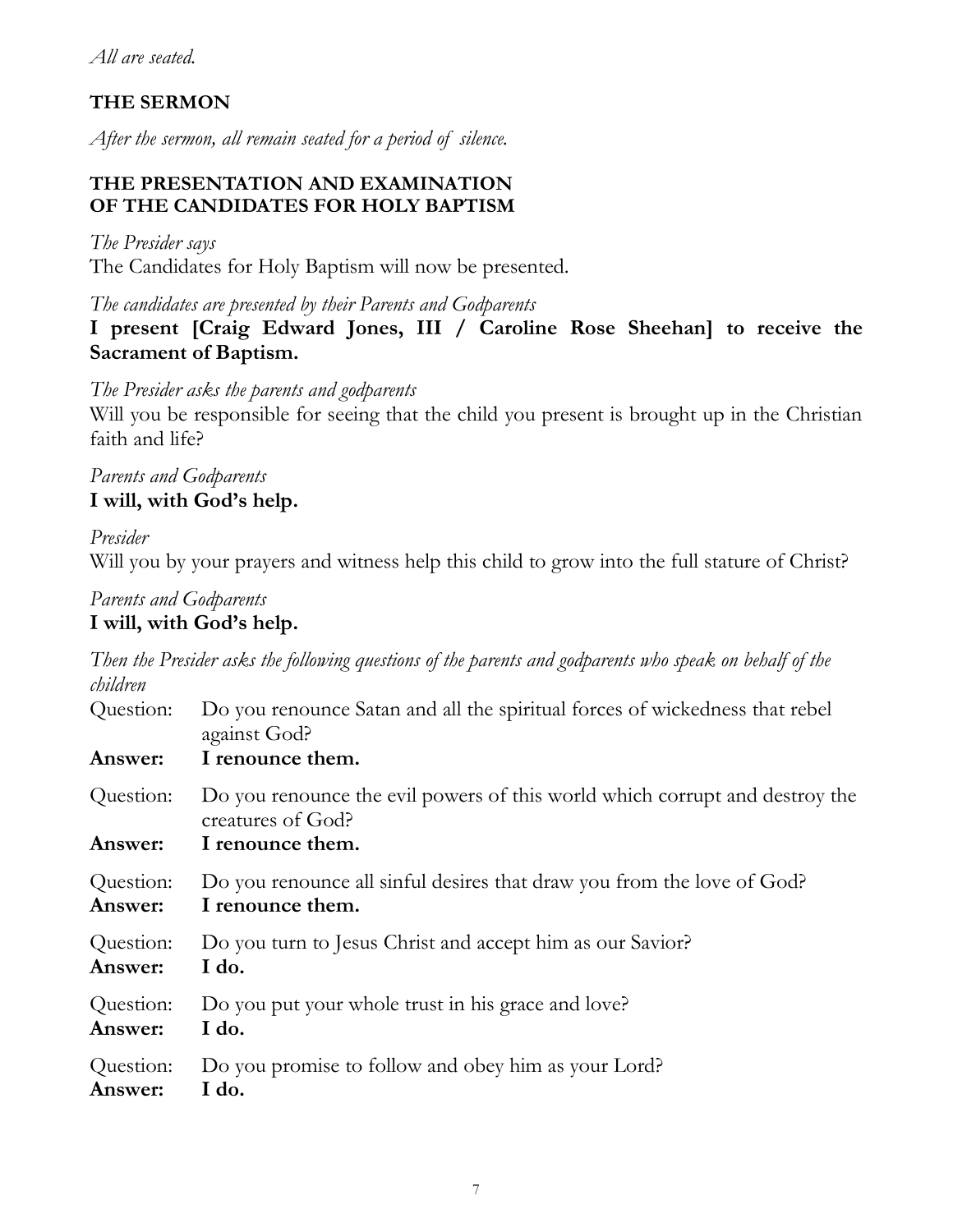*The Presider addresses the congregation, saying*

Will you who witness these vows do all in your power to support these persons in their life in Christ?

## **People: We will.**

*The Presider then says these or similar words*

Let us join with those who are committing themselves to Christ and renew our own baptismal covenant.

## **THE BAPTISMAL COVENANT**

| Presider:<br>People: | Do you believe in God the Father?<br>I believe in God, the Father almighty,<br>creator of heaven and earth.                                                                                                                                                                                                                                                                                                                                                                  |
|----------------------|------------------------------------------------------------------------------------------------------------------------------------------------------------------------------------------------------------------------------------------------------------------------------------------------------------------------------------------------------------------------------------------------------------------------------------------------------------------------------|
| Presider:<br>People: | Do you believe in Jesus Christ, the Son of God?<br>I believe in Jesus Christ, his only Son, our Lord.<br>He was conceived by the power of the Holy Spirit<br>and born of the Virgin Mary.<br>He suffered under Pontius Pilate,<br>was crucified, died, and was buried.<br>He descended to the dead.<br>On the third day he rose again.<br>He ascended into heaven.<br>and is seated at the right hand of the Father.<br>He will come again to judge the living and the dead. |
| Presider:<br>People: | Do you believe in God the Holy Spirit?<br>I believe in the Holy Spirit,<br>the holy catholic Church,<br>the communion of saints,<br>the forgiveness of sins,<br>the resurrection of the body,<br>and the life everlasting.                                                                                                                                                                                                                                                   |
| Presider:<br>People: | Will you continue in the apostles' teaching and fellowship, in the breaking of<br>bread, and in the prayers?<br>I will, with God's help.                                                                                                                                                                                                                                                                                                                                     |
| Presider:            | Will you persevere in resisting evil, and, whenever you fall into sin, repent and                                                                                                                                                                                                                                                                                                                                                                                            |
| People:              | return to the Lord?<br>I will, with God's help.                                                                                                                                                                                                                                                                                                                                                                                                                              |
| Presider:<br>People: | Will you proclaim by word and example the Good News of God in Christ?<br>I will, with God's help.                                                                                                                                                                                                                                                                                                                                                                            |
| Presider:<br>People: | Will you seek and serve Christ in all persons, loving your neighbor as<br>yourself?<br>I will, with God's help.                                                                                                                                                                                                                                                                                                                                                              |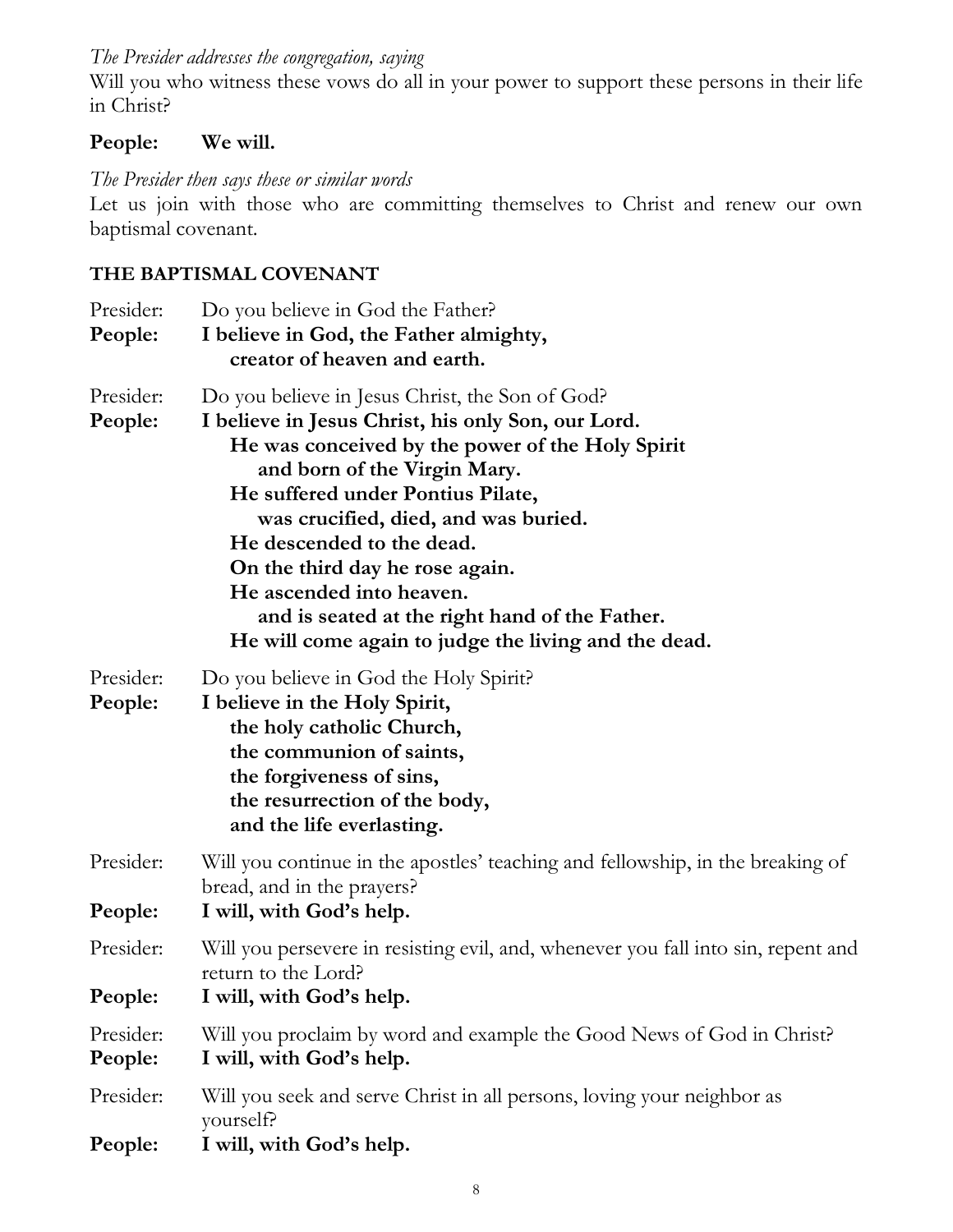Presider: Will you strive for justice and peace among all people, and respect the dignity of every human being? **People: I will, with God's help.** Presider: Will you cherish the wondrous works of God, and protect the beauty and integrity of all creation? **People: I will, with God's help.**

### **THE PRAYERS FOR THE CANDIDATE AND FOR THE WORLD**

#### *Presider*

Let us now pray for these persons who are to receive the Sacrament of new birth, and for the welfare of the whole world.

### *Intercessor*

Deliver them, O Lord, from the way of sin and death. **Lord, hear our prayer.**

Open their hearts to your grace and truth. **Lord, hear our prayer.**

Fill them with your holy and life-giving Spirit. **Lord, hear our prayer.**

Keep them in the faith and communion of your holy Church. **Lord, hear our prayer.**

Teach them to love others in the power of the Spirit. **Lord, hear our prayer.**

Send them into the world in witness to your love. **Lord, hear our prayer.**

Bring them to the fullness of your peace and glory. **Lord, hear our prayer.**

Unite your church and all your people. **Lord, hear our prayer.**

Guide the leaders of every nation and land. **Lord, hear our prayer.**

Protect the earth and all its inhabitants. **Lord, hear our prayer.**

Help us fulfill our baptismal promises through service to you. **Lord, hear our prayer.**

Deliver all who live in danger, sickness or need. **Lord, hear our prayer.**

Hold the living and the dead in the communion of all your saints. **Lord, hear our prayer.**

## *Presider*

Grant, O Lord, that all who are baptized into the death of Jesus Christ your Son may live in the power of his resurrection and look for him to come again in glory; who lives and reigns now and for ever. **Amen.**

## **THANKSGIVING OVER THE WATER**

*The Presider blesses the water, first saying* Presider: The Lord be with you. **People: And also with you.** Presider: Let us give thanks to the Lord our God. **People: It is right to give God thanks and praise.**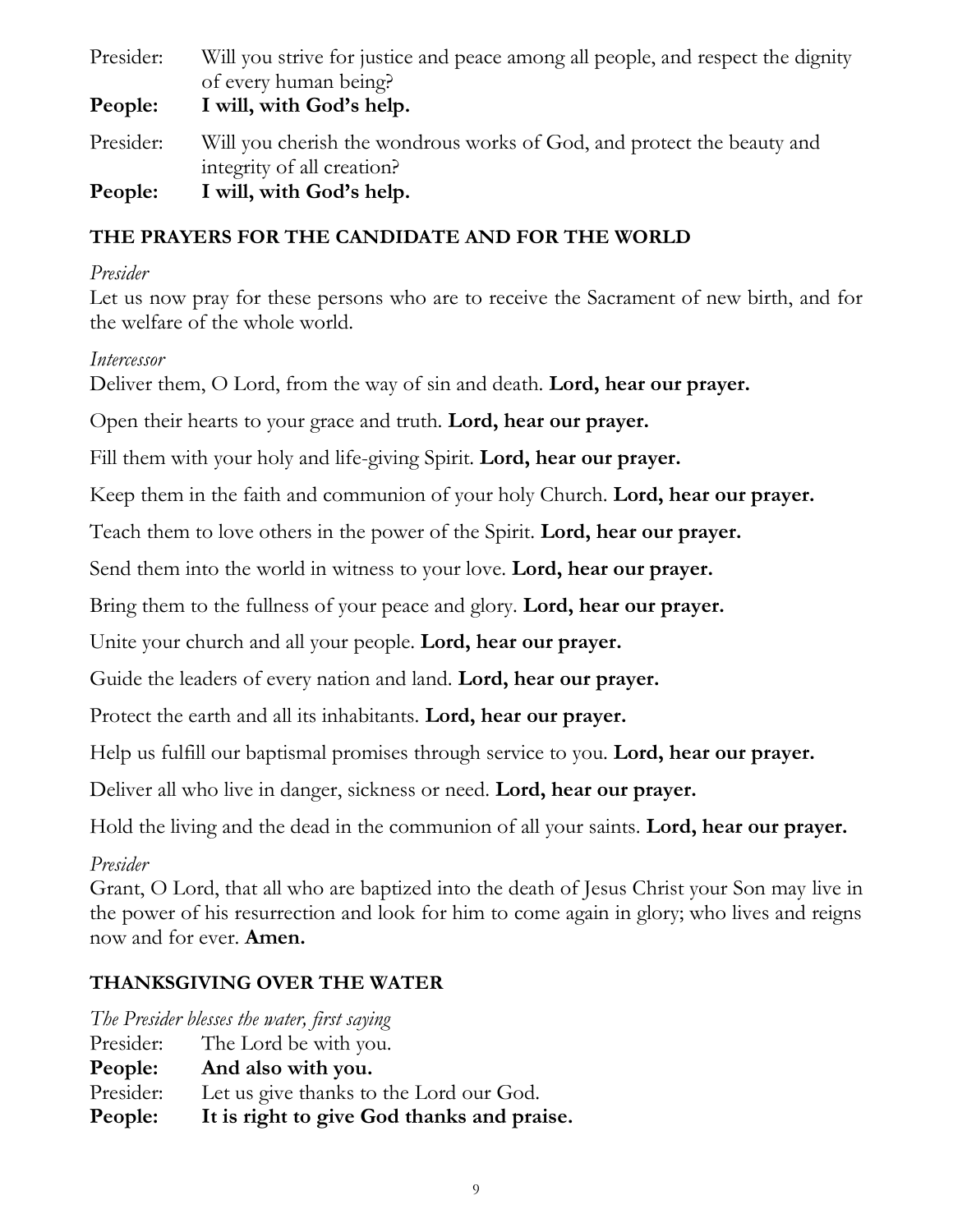## *The Presider continues*

We thank you, Almighty God, for the gift of water. Over it the Holy Spirit moved in the beginning of creation. Through it you led the children of Israel out of their bondage in Egypt into the land of promise. In it your Son Jesus received the baptism of John and was anointed by the Holy Spirit as the Messiah, the Christ, to lead us, through his death and resurrection, from the bondage of sin into everlasting life.

We thank you, Father, for the water of Baptism. In it we are buried with Christ in his death. By it we share in his resurrection. Through it we are reborn by the Holy Spirit. Therefore in joyful obedience to your Son, we bring into his fellowship those who come to him in faith, baptizing them in the Name of the Father, and of the Son, and of the Holy Spirit.

*At the following words, the Presider touches the water*

Now sanctify this water, we pray you, by the power of your Holy Spirit, that those who here are cleansed from sin and born again may continue forever in the risen life of Jesus Christ our Savior.

To him, to you, and to the Holy Spirit, be all honor and glory, now and forever. **Amen.**

## **THE BAPTISMS**

*The Presider pours water upon the candidate, saying N.*, I baptize you in the Name of the Father, and of the Son, and of the Holy Spirit. **Amen.**

*Then the Presider uses chrism to mark on the person's forehead the sign of the cross, saying N.*, you are sealed by the Holy Spirit in Baptism and marked as Christ's own forever. **Amen.**

*A candle lit from the Paschal Candle is presented to the newly baptized with the words* Receive the light of Christ as a sign of the new life enkindled within you.

*When this action has been completed for each candidate, the Presider prays over them, saying* Let us pray.

Heavenly Father, we thank you that by water and the Holy Spirit you have bestowed upon these your servants the forgiveness of sin, and have raised them to the new life of grace. Sustain them, O Lord, in your Holy Spirit. Give them an inquiring and discerning heart, the courage to will and to persevere, a spirit to know and to love you, and the gift of joy and wonder in all your works. **Amen.**

*Presider* Let us welcome the newly baptized.

## *Presider and People*

**We receive you into the household of God. Confess the faith of Christ crucified, proclaim his resurrection, and share with us in his eternal priesthood.**

## **THE PEACE**

Presider: The peace of the Lord be always with you. **People: And also with you.**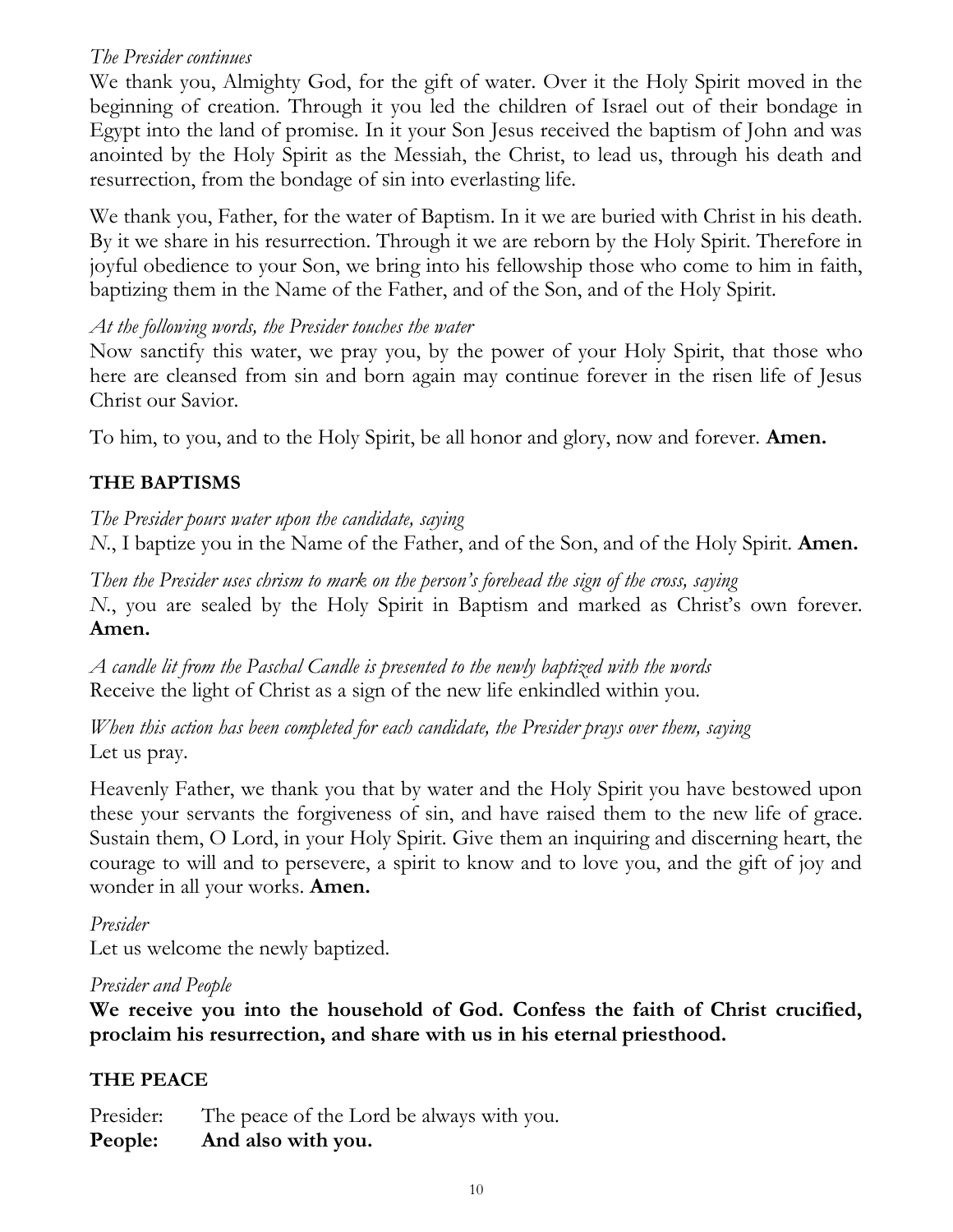*Please remain in place while greeting your neighbors with a sign of peace. You may then be seated for brief announcements and the* **Offertory Anthem***, during which the altar is prepared.*

#### **WELCOME & ANNOUNCEMENTS**

*Your ongoing financial support of St. Thomas's Church is sincerely appreciated. We will not be passing a collection plate today; collection plates are located at the doors. To give online with a debit or credit card, go to the Home page of the Church website (www.stthomasnewhaven.org), and click GIVE NOW. If you are viewing this document electronically, you may simply [CLICK HERE.](https://www.eservicepayments.com/cgi-bin/Vanco_ver3.vps?appver3=Fi1giPL8kwX_Oe1AO50jRjlaa8kk38nFSc7qZC8ojCks4NSQukCYDzKLUtTTUlsf2EvVVAEjqawDomKT1pboueWRKPI6Vr5O0LVBV63LB8s=&ver=3) Thank you!*

#### **OFFERTORY SENTENCE**

**OFFERTORY ANTHEM** Draw us in the Spirit's teather

Draw us in the Spirit's tether; for when humbly, in thy name, two or three are met together, Thou art in the midst of them: Alleluia! Touch we now thy garment's hem. As the brethren used to gather in the name of Christ to sup, then with thanks to God the Father break the bread and bless the cup, Alleluia! So knit thou our friendship up.

All our meals and all our living make as sacraments of thee, that by caring, helping, giving, we may true disciples be. Alleluia! We will serve thee faithfully.

Words: Percy Dearmer (1867–1936), 1931 Music: Harold Friedell (1905–1958), 1957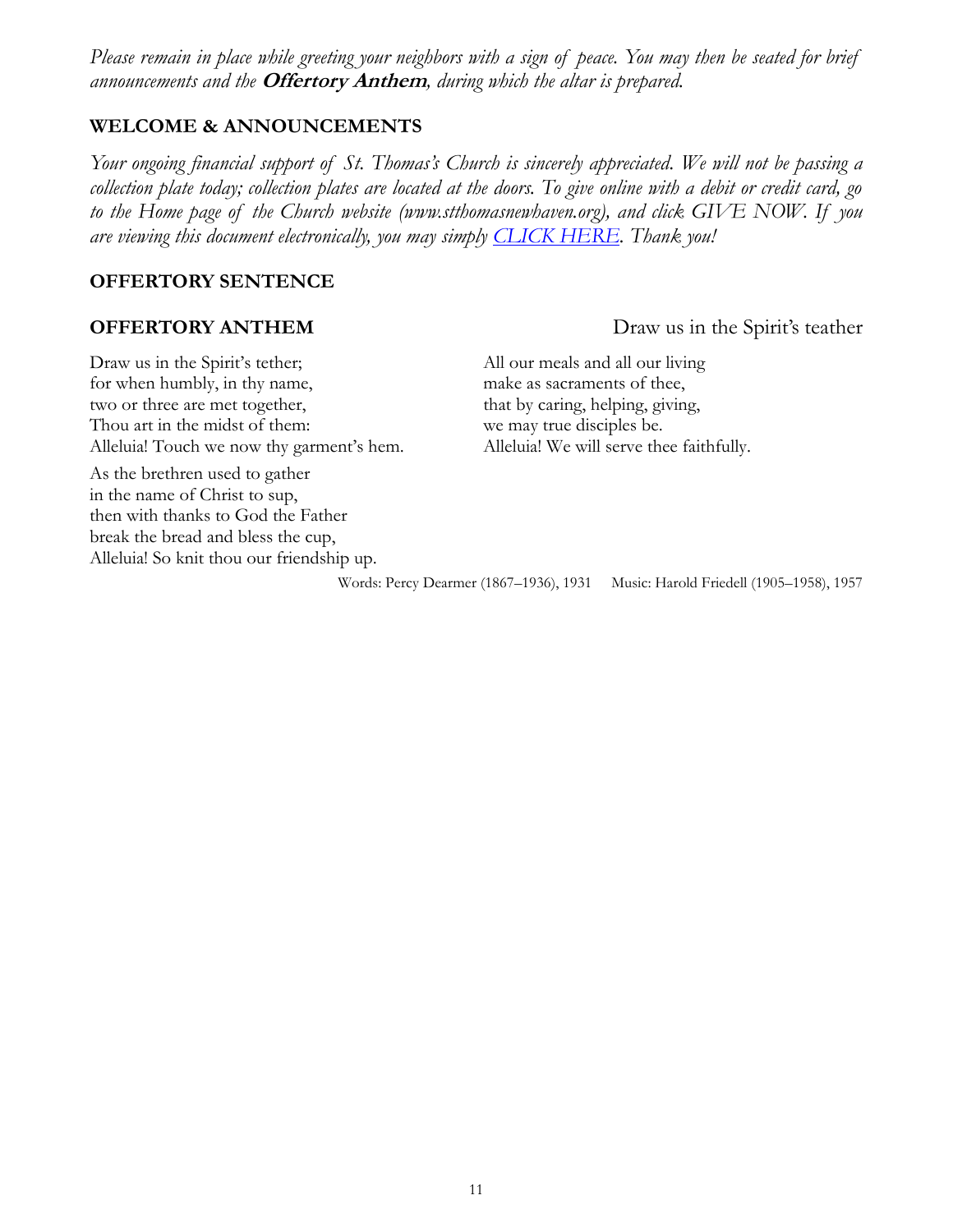#### **THE HOLY COMMUNION THE GREAT THANKSGIVING: SUPPLEMENTARY EUCHARISTIC PRAYER 2 FROM THE ANGLICAN CHURCH OF CANADA**

| Presider: | The Lord be with you.                      |
|-----------|--------------------------------------------|
| People:   | And also with you.                         |
| Presider: | Lift up your hearts.                       |
| People:   | We lift them to the Lord.                  |
| Presider: | Let us give thanks to the Lord our God.    |
| People:   | It is right to give God thanks and praise. |

### *Presider*

Eternal God, Source of all being, we give you thanks and praise for your faithful love. You call us into friendship with you and one another to be your holy people, a sign of your presence in the world.

When those we trust betray us, unfailingly you remain with us. When we injure others, you confront us in your love and call us to the paths of righteousness. You stand with the weak, and those, broken and alone, whom you have always welcomed home, making the first last, and the last first. Therefore we raise our voices with angels and archangels, forever praising you and singing:

 $Ho - ly$ ,  $ho - ly$ , ly Lord, God of pow-er and might, ho  $\sim$ earth full heaven and glo - ry.  $Ho$  of your are san - na in the high - est. Ho - san - na in the high - est. Lord. Blessed is he who the the  $Ho$  comes in name of san - na in the high-est. Ho - san-na in the high-est.

**SANCTUS** Holy, holy, holy Lord (**S 125**, *The Hymnal 1982*)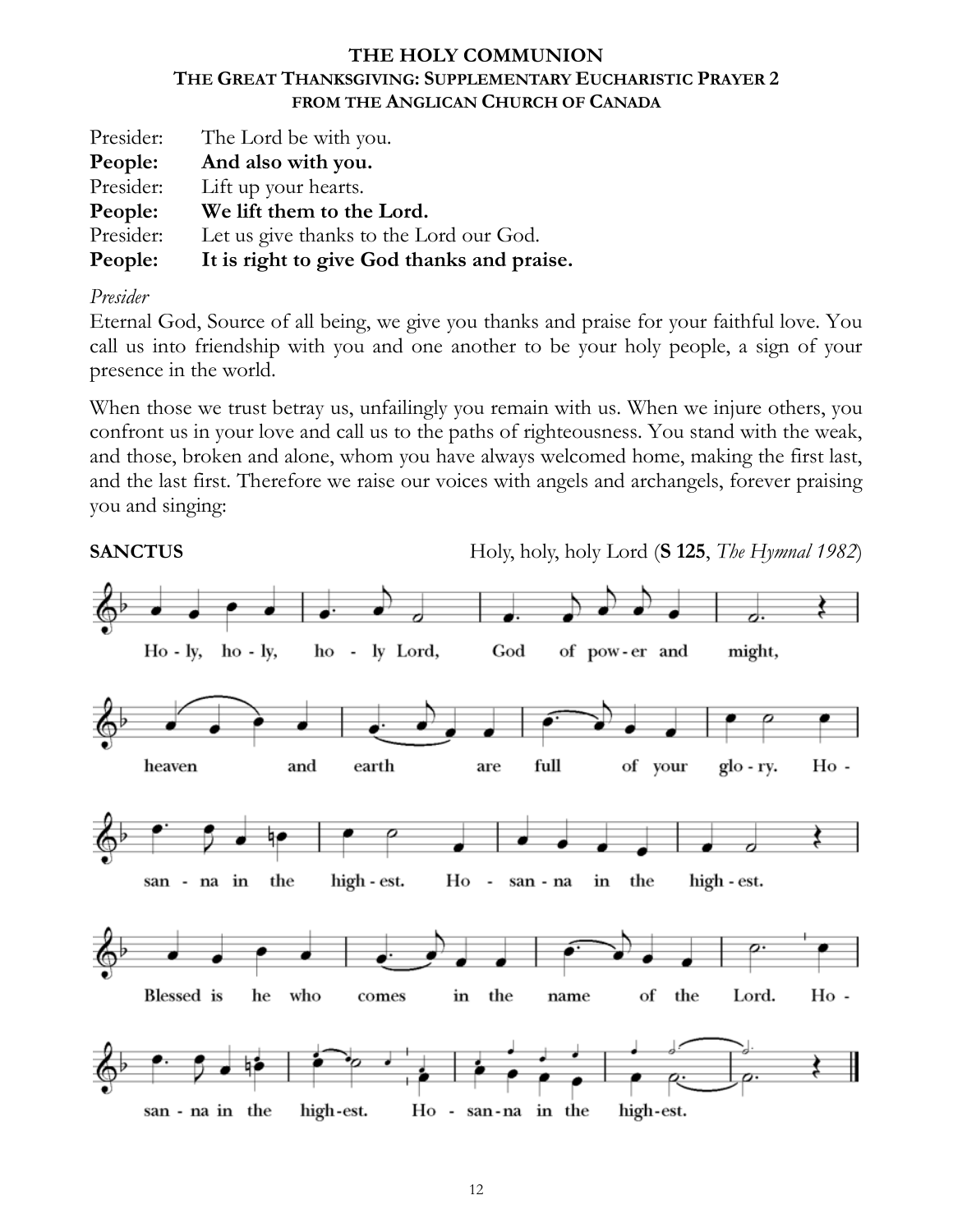## *Presider*

Blessed are you, O Holy One: when Hagar was driven into the wilderness you followed her and gave her hope. When Joseph was sold into bondage, you turned malice to your people's good. When you called Israel out of slavery, you brought them through the wilderness into the promised land. When your people were taken into exile you wept with them by the river of Babylon and carried them home.

At the right time you sent your Anointed One to stand with the poor, the outcast, and the oppressed. Jesus touched lepers, and the sick, and healed them. He accepted water from a woman of Samaria and offered her the water of new life. Christ knew the desolation of the cross and opened the way for all humanity into the redemption of your reconciling love.

On the night he was betrayed, Jesus, at supper with his friends, took bread, gave you thanks, broke the bread, gave it to them, and said, "Take and eat: this is my body which is given for you. Do this for the remembrance of me."

After supper he took the cup of wine, and when he had given thanks, he gave it to them, and said, "Drink this, all of you: this is my blood of the new covenant which is shed for you and for many for the forgiveness of sins. Whenever you drink it, do this for the remembrance of me."

Loving and Holy One, recalling Christ's death and resurrection, we offer you these gifts, longing for the bread of tomorrow and the wine of the age to come. Therefore we proclaim our hope.

*Presider and People* **Dying you destroyed our death, rising you restored our life. Lord Jesus, come in glory.**

## *Presider*

Pour out your Spirit on these gifts that through them you may sustain us in our hunger for your peace. We hold before you all whose lives are marked by suffering, our fellow children of God. When we are broken and cast aside, embrace us in your love.

Through Christ, with Christ, and in Christ, in the unity of the Holy Spirit, all honour and glory are yours, O Source of all life, now and for ever. **AMEN.**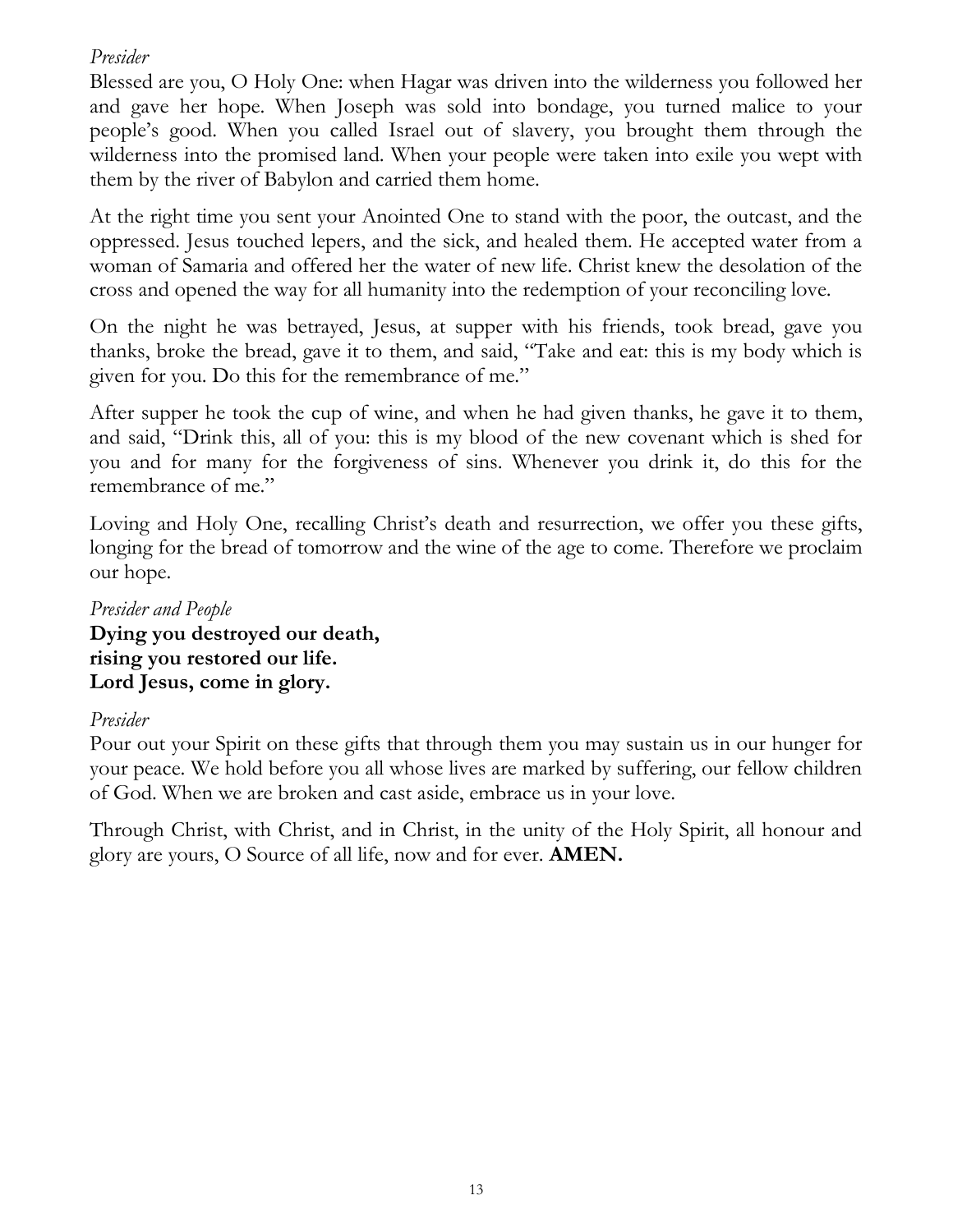#### **THE LORD'S PRAYER**

As our Savior Christ has taught us, we now pray:

*You are invited to say the Lord's Prayer in the language of your choice.*

**Our Father in heaven, hallowed be your Name, your kingdom come, your will be done, on earth as in heaven. Give us today our daily bread. Forgive us our sins,**

**as we forgive those who sin against us. Save us from the time of trial, and deliver us from evil. For the kingdom, the power, and the glory are yours, now and for ever. Amen.**

#### **THE BREAKING OF THE BREAD**

*The Presider breaks the consecrated bread. A period of silence is kept.*





*You may be seated.* **All are invited to receive Holy Communion at God's table in this church.** *Baptism is not required; church membership is not required.* **Special pandemic precautions are in place for Holy Communion.** *The People come forward roughly from closest to farthest, while maintaining social distancing. You will be offered bread only. Approach the priest with your hands extended, and the priest will place a wafer in them. Do not consume the wafer immediately. Instead, return to your seat and then raise your mask to consume the wafer.*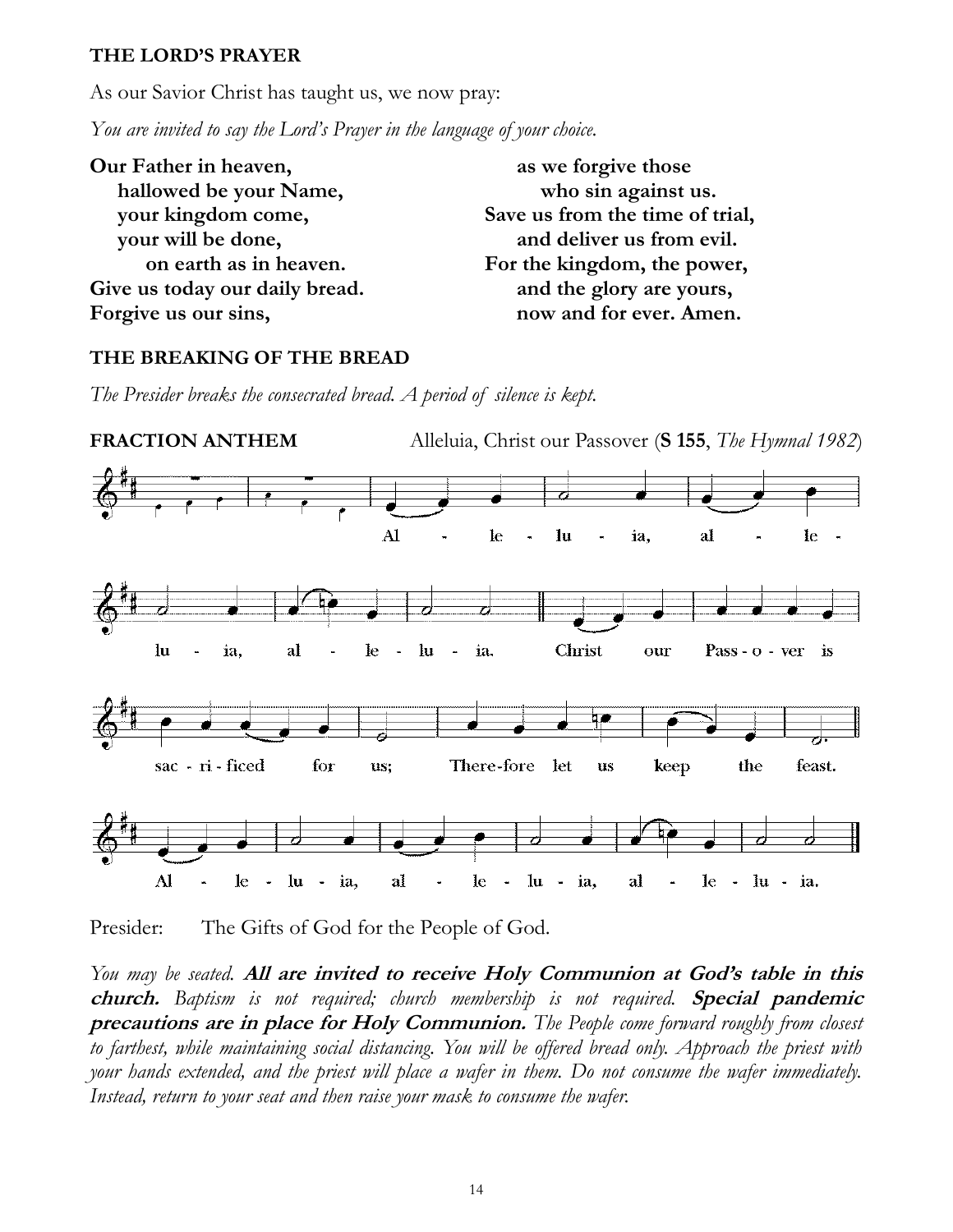#### **COMMUNION ANTHEM** O Lord, give Thy Holy Spirit

O Lord, give Thy Holy Spirit into our hearts, and lighten our understanding, that we may dwell in the fear of thy Name,

all the days of our life: that we may know thee, the only true God, and Jesus Christ whom thou hast sent.

Words: Lidley's Prayers, 1566 Music: Thomas Tallis (c1505–1585)

*After all have received communion, all stand.*

#### **THE POSTCOMMUNION PRAYER**

Presider: All your works praise you, O Lord.

#### *Presider and People*

**And your faithful servants bless you. Gracious God, we thank you for feeding us with the body and blood of your Son Jesus Christ. May we, who share his body, live his risen life; we, who drink his cup, bring life to others; we, whom the Spirit lights, give light to the world. Keep us firm in the hope you have set before us, so that we and all your children shall be free, and the whole earth live to praise your name; through Christ our Lord. Amen.**

### **BLESSING FOR THE DAY OF PENTECOST**

#### *Presider and People*

May Almighty God, who enlightened the minds of the disciples by pouring out upon them the Holy Spirit, make you rich with his blessing, that you may abound more and more in that Spirit for ever. **Amen.**

May God, who sent the Holy Spirit as a flame of fire that rested upon the heads of the disciples, burn out all evil from your hearts, and make them shine with the pure light of his presence. **Amen.**

May God, who by the Holy Spirit caused those of many tongues to proclaim Jesus as Lord, strengthen your faith and send you out to bear witness to him in word and deed. **Amen.**

And the blessing of God Almighty, the Father, the Son, and the Holy Spirit, be upon you and remain with you for ever. **Amen.**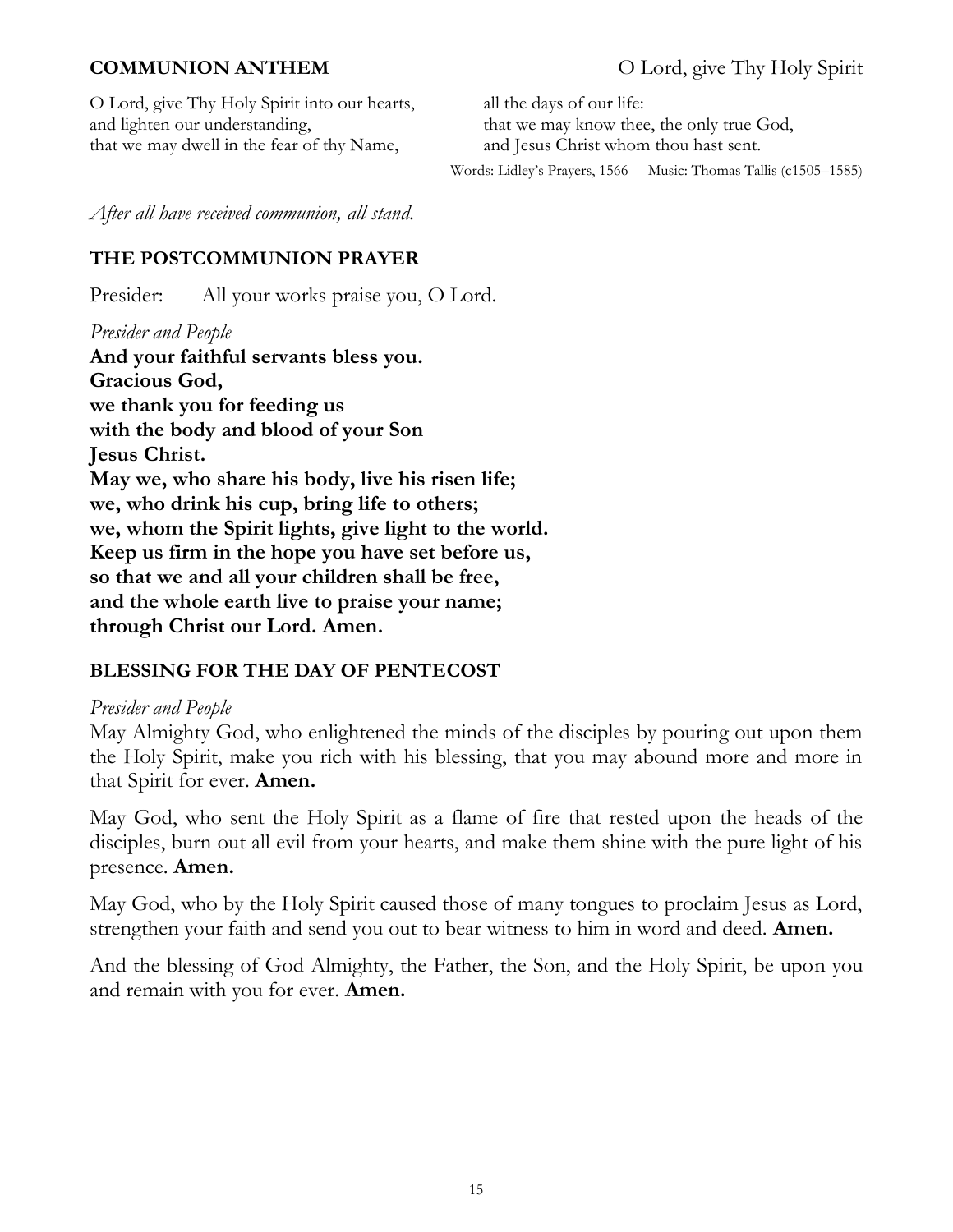**HYMN** Come down, O Love divine (**516**, *The Hymnal 1982*)



#### **DISMISSAL**

Presider: *[The Presider dismisses the People.]* Alleluia, alleluia! **People: Thanks be to God. Alleluia, alleluia!**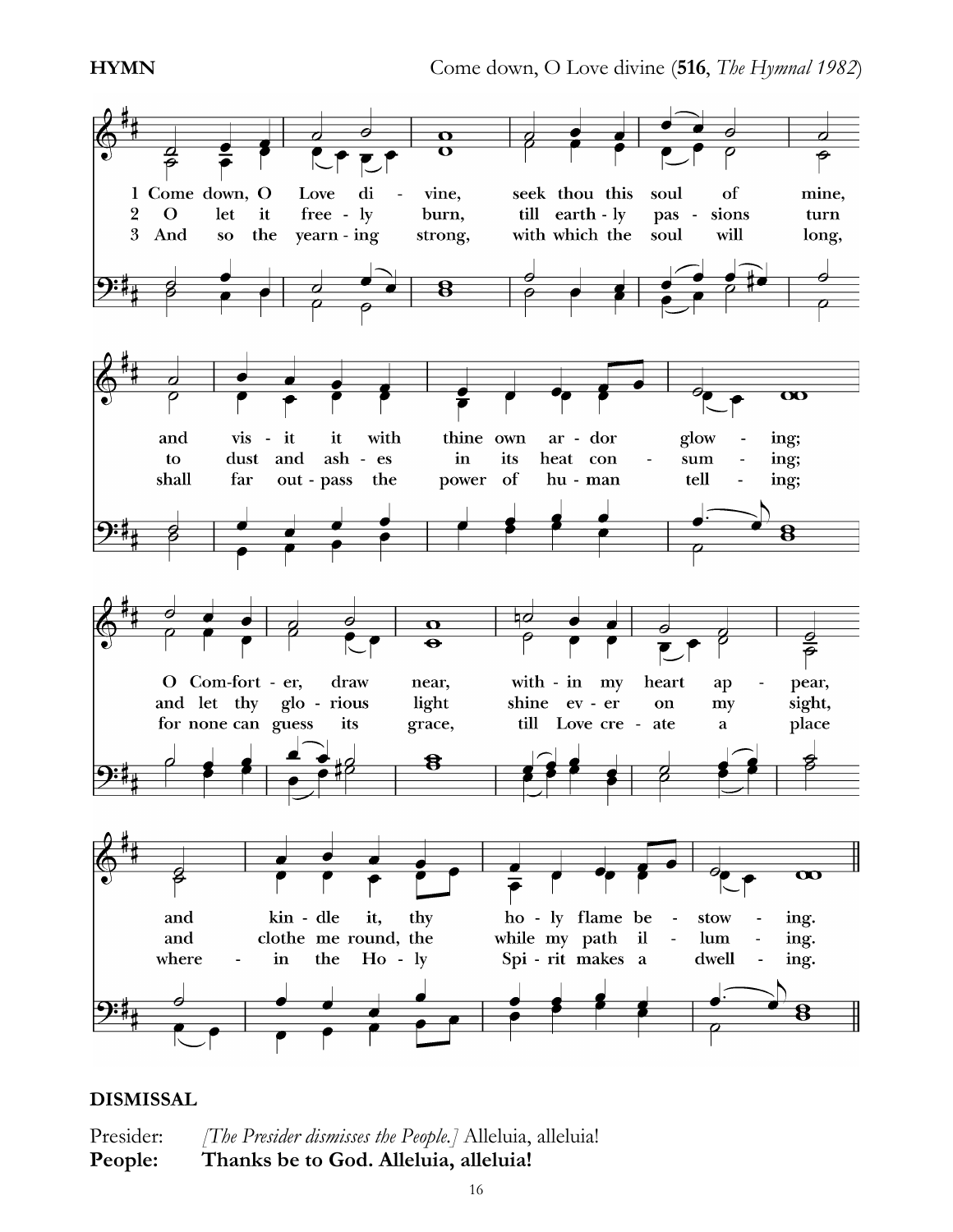**VOLUNTARY** Toccata Léon Boëllmann (1862–1897), *Suite gothique*, Op. 25, 1895

> *Unless otherwise indicated, all printed music and anthem texts are used by permission. Reprinted using ritesong, Church Publishing Incorporated License #90148. All rights reserved.*



#### **Announcements**

#### **Stay in touch! Subscribe to the Weekly Parish Enews and "like" St. Thomas's on Facebook.**

To keep up with the latest parish events and information, please see the most recent edition of the Weekly Parish Enews. From the Home page of the Parish website [\(www.stthomasnewhaven.org\)](http://www.stthomasnewhaven.org/), you can go to the Enews archive or subscribe to have future editions delivered to your email inbox.

**Today is the Feast of Pentecost!** Congratulations to young Caroline and baby CJ and their loved ones on the occasion of their baptisms.

**Keri is back from sabbatical**. Remember, she's back through next Sunday, and then her sabbatical continues June 13 through July 12.

Next Sunday, June 12, is **Trinity Sunday**. We'll celebrate Pride. It's the last choir Sunday of the program year.

We continue to mourn the death last week of long-time parishioner **Drew McDermott**. The date for his burial liturgy is TBD, but it will be in late summer or early fall. Meanwhile, please pray for Drew, Drew's wife, Judy Nugent, Drew's children, and all of Drew's loved ones.

**Coffee Hour.** You are invited to consider hosting coffee hour at St. Thomas's following Sunday worship. You may either prepare coffee (and tea, cocoa, etc.) in the church kitchen or bring it from a local retailer. Treats optional! To sign up for one or more weeks: [https://www.signupgenius.com/go/10C094CABA92CA0F49-coffee.](https://nam12.safelinks.protection.outlook.com/?url=https%3A%2F%2Fwww.signupgenius.com%2Fgo%2F10C094CABA92CA0F49-coffee&data=04%7C01%7Cjennifer.herdt%40yale.edu%7C6382f1cd26f34d72783e08da02105fb6%7Cdd8cbebb21394df8b4114e3e87abeb5c%7C0%7C0%7C637824566592953682%7CUnknown%7CTWFpbGZsb3d8eyJWIjoiMC4wLjAwMDAiLCJQIjoiV2luMzIiLCJBTiI6Ik1haWwiLCJXVCI6Mn0%3D%7C3000&sdata=lfhrIOxFIh%2FI5Si1ELDUOvGChJnYI1YcMFsN1jA6cok%3D&reserved=0) Contact Jennifer Herdt at <u>iherdt44@gmail.com</u> with any questions. Thank you for contributing to our time of fellowship.

**Bishop Election.** The special electing convention was Saturday, May 21. The Rev. Jeffrey Mello, Rector of Saint Paul's Episcopal Church, Brookline, Massachusetts, was elected as the 16th bishop of the Episcopal Church in Connecticut, pending the required consents from a majority of bishops with jurisdiction and standing committees of the Episcopal Church. The consecration is scheduled to take place October 15, 2022, at the Connecticut Convention Center in Hartford. See the Enews for more info or this link:<https://ctbishopsearch.org/>

**Bible Study, Thursdays, 7:30 p.m.** We're currently using the Women in the Bible course from Yale Divinity School. Details in the Enews.

**St. Thomas's 2022-2023 Program Year.** The Vestry is working with Keri and Noah to plan our 2022-2023 program year, a year in which we will celebrate the 175th anniversary of St. Thomas's Episcopal Church parish. We call on all of you to join us in envisioning what we can do in all of the areas of parish life. Please contact a vestry member with your ideas. More details in the Enews.